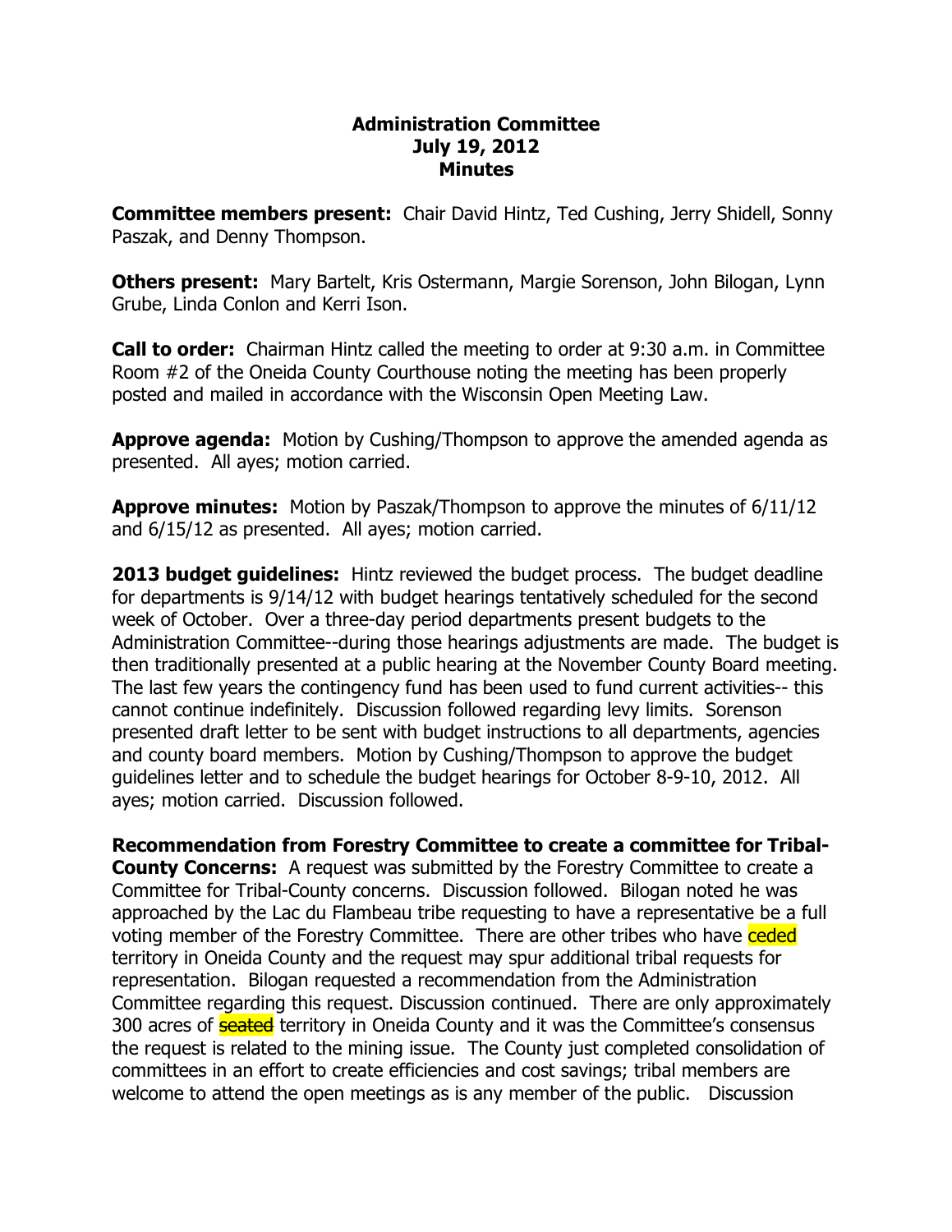followed. Motion by Thompson/Paszak to recommend not creating a Committee for Tribal-County Concerns. All ayes; motion carried.

Motion by Paszak/Thompson noting the consensus of the Admininstration Committee that additional members should not be added to the Forestry Committee or any other committee. All ayes; motion carried.

**Waivers of insurance:** John Bilogan presented two gravel crushing contracts--both have been reviewed by Corporation Counsel and Wiese and Associates. Motion by Cushing/Thompson to approve the waivers of insurance as presented. All ayes; motion carried.

Ison presented list of fair vendors requesting waivers of insurance which have been approved by Paul Wiese (Risk Manager). Motion by Cushing/Paszak to approve the waivers of insurance for the fair vendors including new non-food vendors that sign up prior to the fair. Discussion followed regarding liability insurance issue for vendors which included Mike Fugel, Assistant Corporation Counsel. Although Fugel has not been involved in Fair contracts, it is his opinion that Paul Wiese (Risk Assessor) wouldn't expose the County to more liability unnecessarily. It was decided to approve the waivers for the 2012 fair, however address the issue before next year's event. Sorenson noted the County incurs a worker's compensation premium for vendors who are paid over \$600 (i.e. entertainment vendors) amounting to approximately \$100/year. All ayes; motion carried.

## **Vouchers, reports and purchase orders:**

County Clerk:

- · Motion by Thompson/Cushing to approve the County Clerk's vouchers as presented. All ayes; motion carried.
- · Bartelt reviewed the County Clerk's DID in detail. Motion by Cushing/Paszak to approve the 2012 DID for the County Clerk as presented. All ayes; motion carried.

Treasurer:

- · Motion by Cushing/Paszak to approve the Treasurer's vouchers as presented. All ayes; motion carried.
- · Ostermann reviewed the July statement of cash in detail. Discussion followed. Motion by Cushing/Paszak to approve the July statement of cash as presented. All ayes; motion carried.
- · Ostermann presented a staffing request for 240 hour LTE for 2013. Discussion followed. Motion by Paszak/Cushing to approve the 2013 staffing request for a 240 hour LTE and forward to LRES. All ayes; motion carried.
- Ostermann updated the Committee on the in-rem foreclosure process. Discussion followed.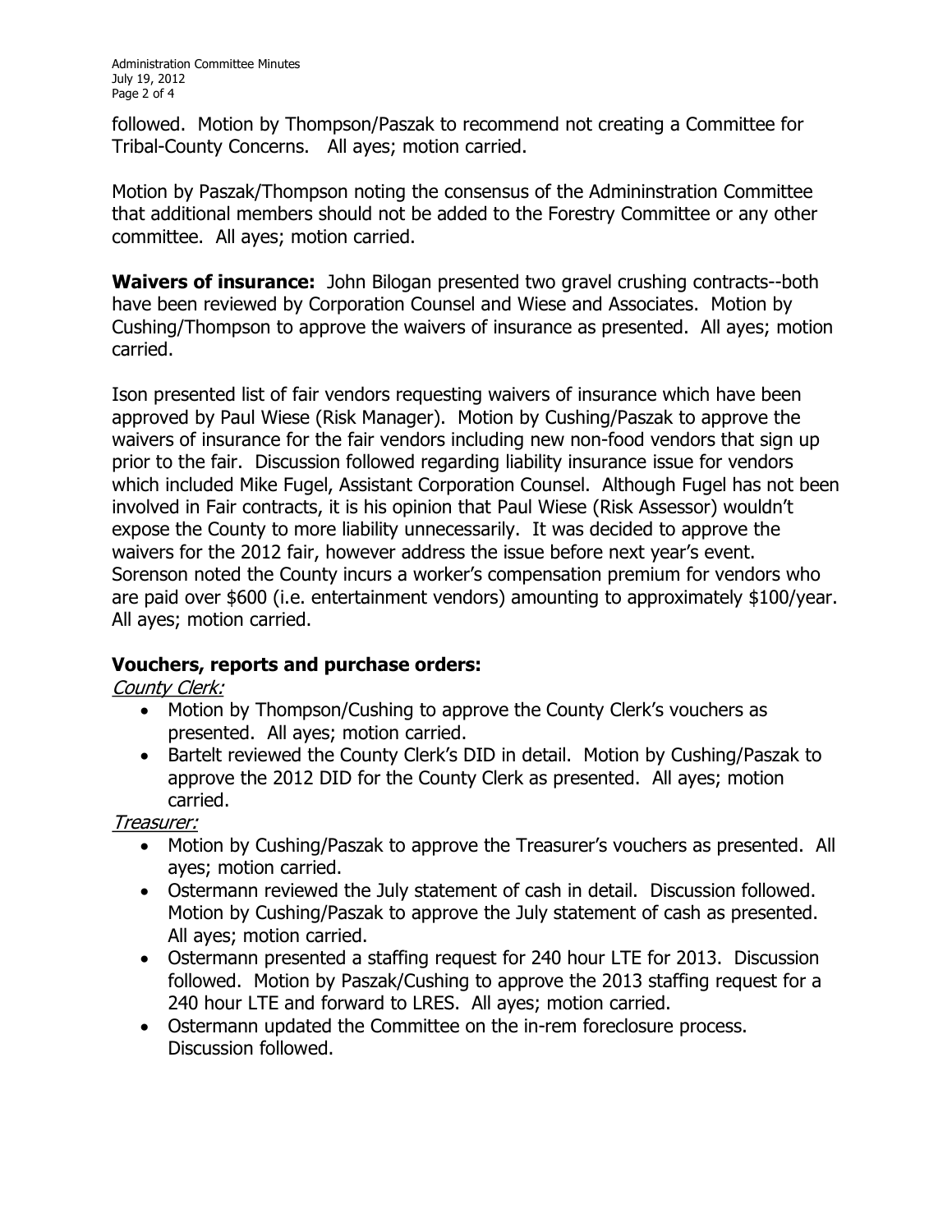## Finance:

- · Motion by Cushing/Thompson to approve the blanket purchase order for the telephone book listing as presented. Discussion followed. All ayes; motion carried.
- Motion by Cushing/Paszak to approve the blanket purchase orders/vouchers as presented. All ayes; motion carried.
- · Sorenson reviewed the general investment reports for May and June 2012. Discussion followed. Motion by Cushing/Thompson to accept the general investment report for May and June 2012. All ayes; motion carried.

ITS:

- Motion by Cushing/Paszak to approve the ITS invoices as presented. All ayes; motion carried. Motion by Paszak/Shidell to approve the personal expense vouchers as presented. All ayes; motion carried.
- · Grube reviewed the 2012 DID for ITS. Lengthy discussion followed regarding staffing levels and training. Motion by Thompson/Paszak to accept the 2012 DID for ITS as presented. All ayes; motion carried.
- · Grube reported wireless public Internet access is now available on the second floor of the Courthouse. A password is required and can be obtained through ITS and the County Clerk's office. Discussion was held regarding connection disclaimer.
- · Fiber optic cable was run from the Courthouse to the Health and Aging Building last week with final trenching being completed this week. Public Health move is scheduled for week of August 20<sup>th</sup>.

**Line item transfers:**  Sorenson presented line item transfers for review. Motion by Cushing/Thompson to approve the line item transfers for Buildings and Grounds/ITS, Emergency Management, Social Services, Land Information and Advertising as presented. All ayes; motion carried.

**Resolution for line item transfers:**  Motion by Cushing/Thompson to approve the resolution for line item transfers and forward to county board for their consideration. All ayes; motion carried.

Cushing was excused at 11:45 a.m.

**Resolution and ordinance review ordinance amendment:**  Resolution was presented transferring duties of resolution/ordinance review to the County Clerk, Corporation Counsel and Finance Director. Discussion followed. Motion by Shidell/Thompson to approve the resolution transferring duties of resolution/ordinance review to the County Clerk, Corporation Counsel and Finance Director as presented. All ayes; motion carried.